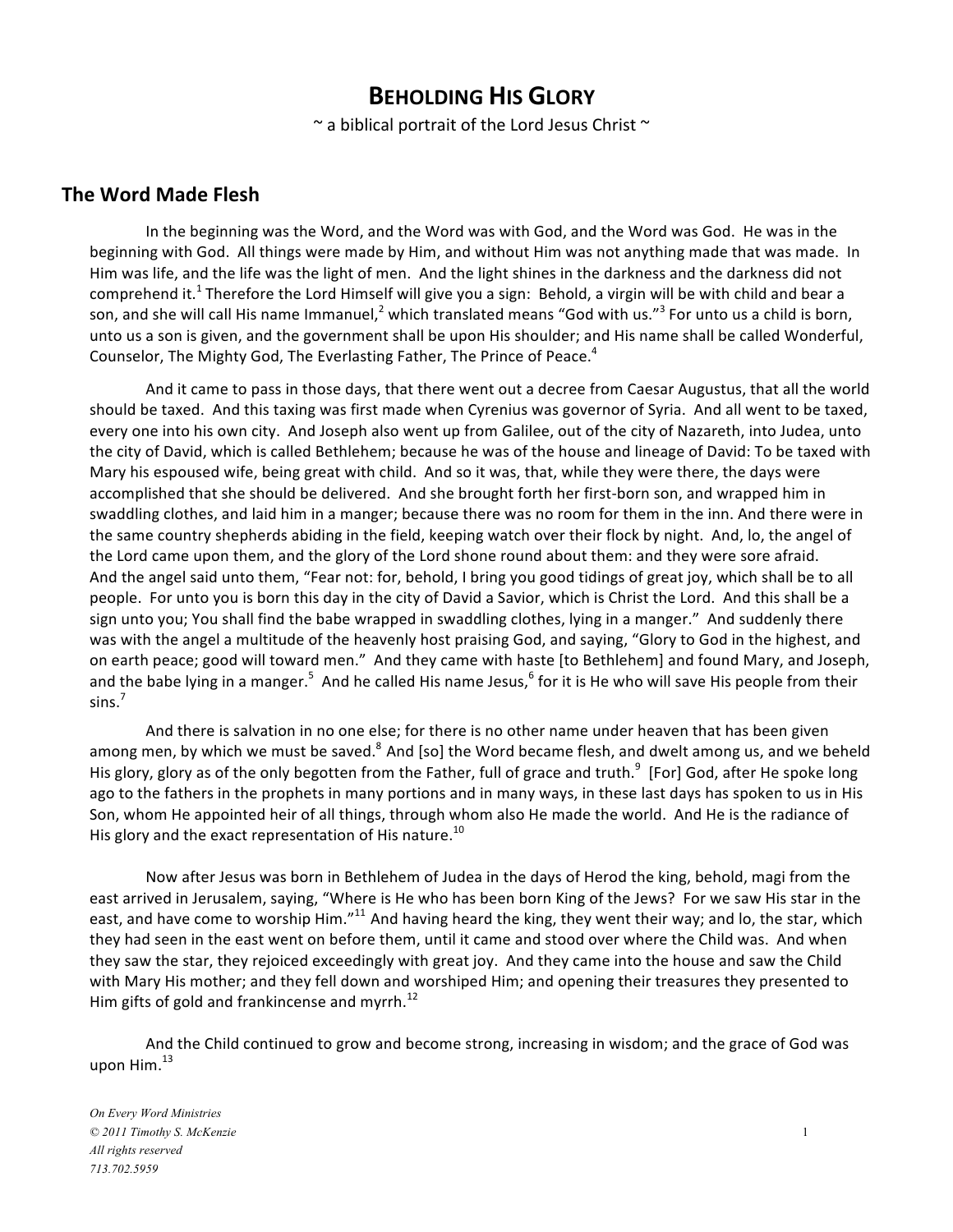### Son of God ~ Son of Man

There came a man, sent from God, whose name was John. He came for a witness, that he might bear witness of the light, that all might believe through him.<sup>14</sup> He said, "I am a voice of one crying in the wilderness. Make straight the way of the Lord."<sup>15</sup> "Repent for the kingdom of heaven is at hand."<sup>16</sup> And [John] saw Jesus coming to him and said, "Behold, the Lamb of God who takes away the sin of the world!"<sup>17</sup> Then Jesus arrived from Galilee at the Jordan coming to John, to be baptized by him.<sup>18</sup> And after being baptized, Jesus went up immediately from the water; and behold, the heavens were opened, and John saw the Spirit of God descending as a dove, and coming upon Jesus, and behold, a voice out of the heavens, saying, "This is My beloved Son, in whom I am well-pleased. $"^{19}$ 

Then Jesus was led up by the Spirit into the wilderness to be tempted by the devil.<sup>20</sup> For we do not have a high priest who cannot sympathize with our weaknesses, but One who has been tempted in all things as we are, yet without  $sin<sup>21</sup>$ 

And Jesus was going about in all Galilee, teaching in their synagogues, and proclaiming the gospel of the kingdom, and healing every kind of disease and every kind of sickness among the people.<sup>22</sup> And great multitudes followed Him.<sup>23</sup> And seeing the multitudes, He felt compassion for them, because they were distressed and downcast like sheep without a shepherd.<sup>24</sup>

And the Pharisees and their scribes began grumbling at His disciples, saying, "Why do you eat and drink with the tax-gatherers and sinners?" And Jesus answered and said to them, "It is not those who are well who need a physician, but those who are sick. I have not come to call the righteous but sinners to repentance."<sup>25</sup> "For the Son of Man has come to seek and to save that which was lost"<sup>26</sup> It is a trustworthy statement, deserving full acceptance, that Christ Jesus came into the world to save sinners.<sup>27</sup>

And it was at this time that He went off to the mountain to pray, and He spent the whole night in prayer to God. And when day came, He called His disciples to Him; and chose twelve of them, whom He also named as apostles:<sup>28</sup> And Jesus said to them, "Follow Me, and I will make you fishers of men."<sup>29</sup>

### **Sermon on the Mount**

And when He saw the multitudes, He went up on the mountain; and after He sat down, His disciples came to Him, and opening His mouth He began to teach them, saying:

> "Blessed are the poor in spirit, for theirs is the kingdom of heaven. Blessed are those who mourn, for they shall be comforted. Blessed are the gentle, for they shall inherit the earth. Blessed are those who hunger and thirst for righteousness,for they shall be satisfied. Blessed are the merciful, for they shall receive mercy. Blessed are the pure in heart, for they shall see God. Blessed are the peacemakers, for they shall be called sons of God. Blessed are those who have been persecuted for the sake of righteousness, for theirs is the kingdom of heaven."<sup>30</sup>

"Do not lay up for yourselves treasures upon earth, where moth and rust destroy, and where thieves break in and steal. But lay up for yourselves treasures in heaven, where neither moth nor rust destroys, and where thieves do not break in or steal; for where your treasure is, there will your heart be also."<sup>31</sup> "Ask, and it shall be given to you; seek, and you shall find; knock, and it shall be opened to you. For everyone who asks receives, and he who seeks finds, and to him who knocks it shall be opened."<sup>32</sup> "Enter by the narrow gate; for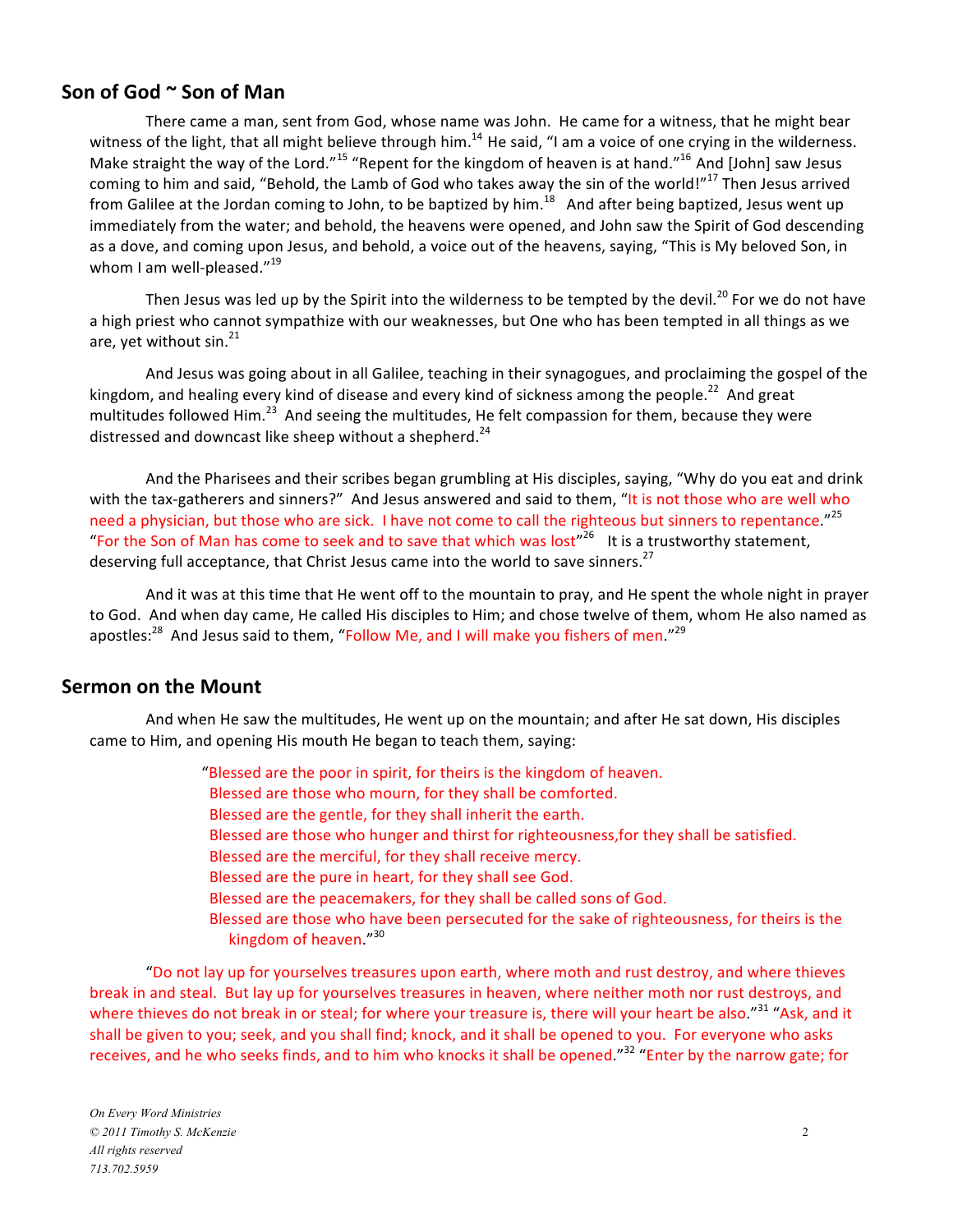the gate is wide, and the way is broad that leads to destruction, and many are those who enter by it. For the gate is small and the way is narrow that leads to life, and few are those who find it."<sup>33</sup>

And He was also teaching them many things in parables, and was saying to them in His teaching:  $34$ "Everyone who comes to Me, and hears My words, and acts upon them, I will show you whom he is like: he is like a man building a house, who dug deep and laid a foundation upon the Rock; and when a flood rose, the torrent burst against that house and could not shake it, because it had been well built. But the one who has heard, and has not acted accordingly is like a man who built a house upon the ground without any foundation; and the torrent burst against it and immediately it collapsed, and the ruin of that house was great."<sup>35</sup> "He who has ears, let him hear." $36$ 

#### **Who do you say that I am?**

And it came about that when Jesus had finished these parables, He departed from there. And coming to His hometown He began teaching them in their synagogue, so that they became astonished and said, "Where did this man get this wisdom, and these miraculous powers? "Is not this the carpenter's son?"<sup>37</sup> And there was much grumbling among the multitudes concerning Him; some were saying, "He is a good man"; others were saying, "No, on the contrary, He leads the multitude astray."<sup>38</sup> So there arose a division in the multitude because of Him.<sup>39</sup> But Jesus, aware of this, began asking His disciples, saying, "Who do people say that the Son of Man is?"<sup>40</sup> And they said, "Some say John the Baptist; and others, Elijah, but still others, Jeremiah, or one of the prophets." He said to them, "But who do you say that I am?" And Simon Peter answered and said, "You are the Christ, the Son of the living God." $41$ 

And Jesus said, "My teaching is not Mine, but His who sent Me."<sup>42</sup> "Truly, truly, I say to you, he who hears My word, and believes Him who sent Me, has eternal life, and does not come into judgment, but has passed out of death into life."<sup>43</sup> "And if anyone hears My sayings, and does not keep them, I do not judge him; for I did not come to judge the world, but to save the world. He who rejects Me, and does not receive My sayings, has one who judges him; the word I spoke is what will judge him at the last day."<sup>44</sup> [But] "If you abide in My word, then you are truly disciples of Mine; and you shall know the truth, and the truth shall make you free."45

"I am the door; if anyone enters through Me, he shall be saved, and shall go in and out, and find pasture. The thief comes only to steal, and kill and destroy: I came that they might have life, and might have it abundantly. I am the good shepherd; the good shepherd lays down His life for the sheep."<sup>46</sup> "My sheep hear My voice, and I know them, and they follow Me; and I give eternal life to them, and they shall never perish; and no one shall snatch them out of My hand. My Father, who has given them to Me, is greater than all; and no one is able to snatch them out of the Father's hand. I and the Father are one."<sup>47</sup>

"You shall love the Lord your God with all you heart, and with all your soul, and with all your mind."<sup>48</sup> "You shall love your neighbor as yourself."<sup>49</sup> "Truly I say to you, unless you are converted and become like" children, you shall not enter the kingdom of heaven."<sup>50</sup> "Truly, truly, I say to you, unless one is born again, he cannot see the kingdom of God."<sup>51</sup> [For] "I am the light of the world; he who follows Me shall not walk in the darkness, but shall have the light of life."<sup>52</sup> "I am the bread of life; he who comes to Me shall not hunger, and he who believes in Me shall never thirst."<sup>53</sup> "I am the resurrection and the life; he who believes in Me shall live even if he dies, and everyone who lives and believes in Me shall never die."<sup>54</sup>

For this cause therefore the Jews were seeking all the more to kill Him, because He was calling God His own Father, making Himself equal with God.<sup>55</sup> And [so] Jesus took the twelve aside and said to them, "Behold, we are going up to Jerusalem, and all things which are written through the prophets about the Son of Man will be accomplished. For He will be delivered to the Gentiles, and will be mocked and mistreated and spit upon,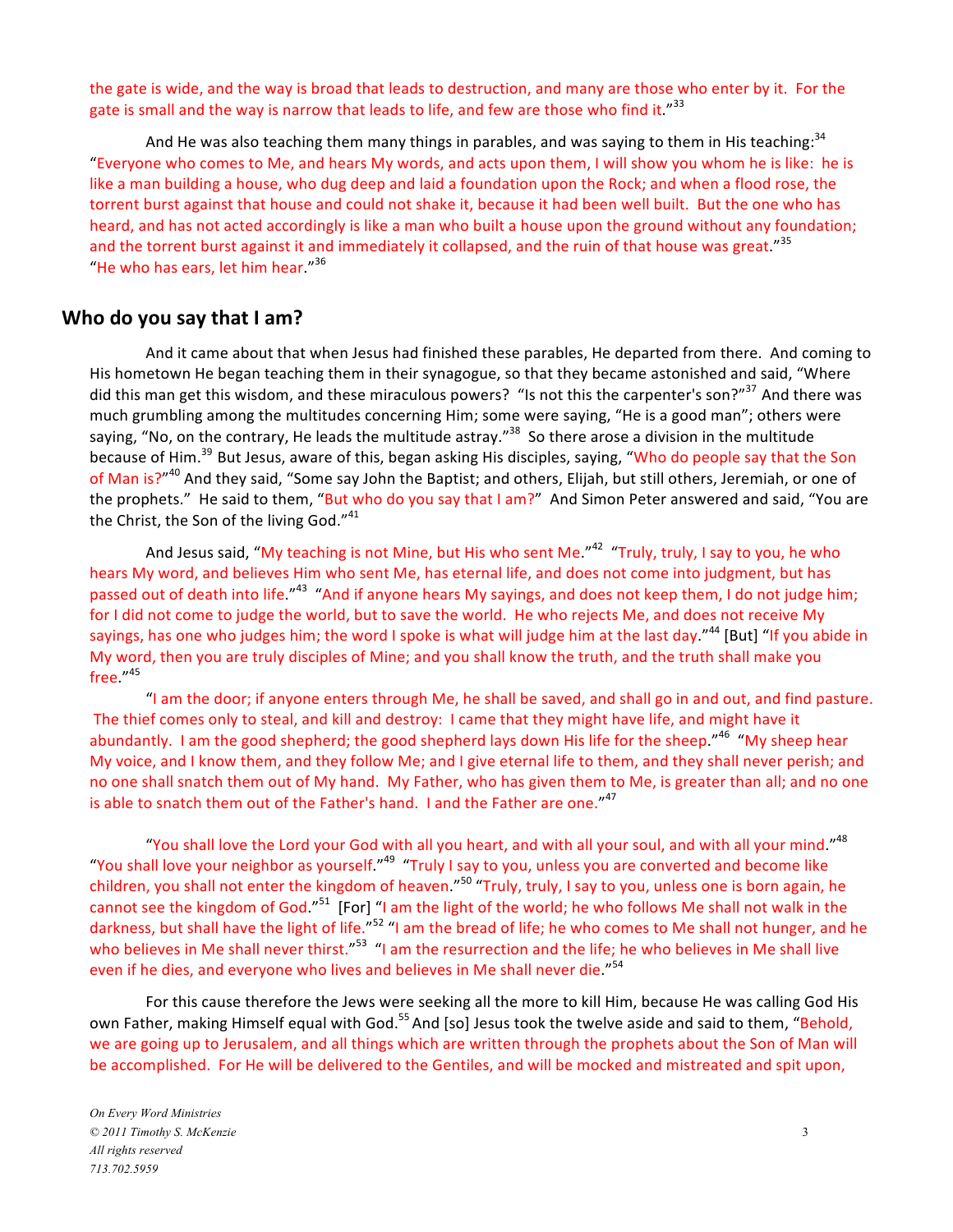and after they have scourged Him, they will kill Him; and the third day He will rise again."<sup>56</sup> "For even the Son of Man, did not come to be served, but to serve and to give His life, a ransom for many."<sup>57</sup>

#### **Jerusalem**

On the next day the great multitude who had come to the feast, when they heard that Jesus was coming to Jerusalem, took the branches of the palm trees, and went out to meet Him, and began to cry out, "Hosanna!" Blessed is He who comes in the name of the Lord, even the King of Israel."<sup>58</sup>

[And Jesus said to the disciples,] "The hour has come for the Son of Man to be glorified."<sup>59</sup> "And I, if I be lifted up from the earth, will draw all men to Myself."<sup>60</sup> "Little children, I am with you a little while longer."<sup>61</sup> "Where I go, you cannot follow Me now, but you shall follow later."<sup>62</sup> [So] "Let not your heart be troubled; believe in God, believe also in Me. In My Father's house are many places to dwell, if it were not so, I would have told you; for I go to prepare a place for you. And if I go and prepare a place for you, I will come again, and receive you to Myself; that where I am, there you may be also. And you know the way where I am going."<sup>63</sup> "I am the way, and the truth, and the life; no one comes to the Father, but through Me."<sup>64</sup>

"And I will ask the Father, and He will give you another Helper, that He may be with you forever; that is the Spirit of Truth, whom the world cannot receive, because it does not behold Him or know Him, but you know Him because He abides with you, and will be in you."<sup>65</sup> "And He, when He comes, will convict the world concerning sin, and righteousness, and judgment."<sup>66</sup> "He will guide you into all the truth;<sup>67</sup> and He shall glorify Me; for He shall take of Mine, and shall disclose it to you."<sup>68</sup>

"I will not leave you as orphans; I will come to you. After a little while the world will behold Me no" more; but you will behold Me; because I live, you shall live also. In that day you shall know that I am in My Father, and you in Me, and I in you."<sup>69</sup> "Peace I leave with you; My peace I give to you; not as the world gives, do I give to you. [So] Let not your heart be troubled, nor let it be fearful."<sup>70</sup> "These things I have spoken to you, that My joy may be in you, and that your joy may be made full."<sup>71</sup> I am the vine, you are the branches; he who abides in Me and I in him, he bears much fruit, for apart from Me you can do nothing.<sup>72</sup>

If you love Me, you will keep My commandments."<sup>73</sup> [And] "This is My commandment, that you love one another, just as I have loved you.<sup>74</sup> By this all men will know that you are My disciples, if you have love for one another."<sup>75</sup> For God is love.<sup>76</sup> "Greater love has no one than this, that one lay down his life for his friends. [And] you are My friends."<sup>77</sup>

#### **The Last Supper**

Then came the first day of Unleavened Bread on which the Passover lamb had to be sacrificed. And [Jesus] sent Peter and John saying. "Go and prepare the Passover for us, that we may eat it."<sup>78</sup> Now when evening had come, He was reclining at the table with the twelve disciples. And as they were eating<sup>79</sup> Jesus became troubled in spirit and testified, and said, "Truly, truly I say to you, that one of you will betray Me."<sup>80</sup> [Jesus therefore said] to Judas, the son of Simon Iscariot,<sup>81</sup> "What you do, do quickly."<sup>82</sup> And when He had taken some bread and given thanks, He broke it, and gave it to them, saying, "This is My body which is given for you; do this in remembrance of Me." And in the same way, He took the cup after they had eaten, saying, "This cup" which is poured out for you is the new covenant in My blood.<sup>83</sup> Do this, as often as you drink it, in remembrance of Me. $^{\prime\prime}$ <sup>84</sup>

And after singing a hymn, they went out to the Mount of Olives.<sup>85</sup> And He withdrew from them about a stone's throw, and He knelt down and<sup>86</sup> these things Jesus spoke; lifting up His eyes to heaven, He said,<sup>87</sup> "Now

*On Every Word Ministries © 2011 Timothy S. McKenzie* 4 *All rights reserved 713.702.5959*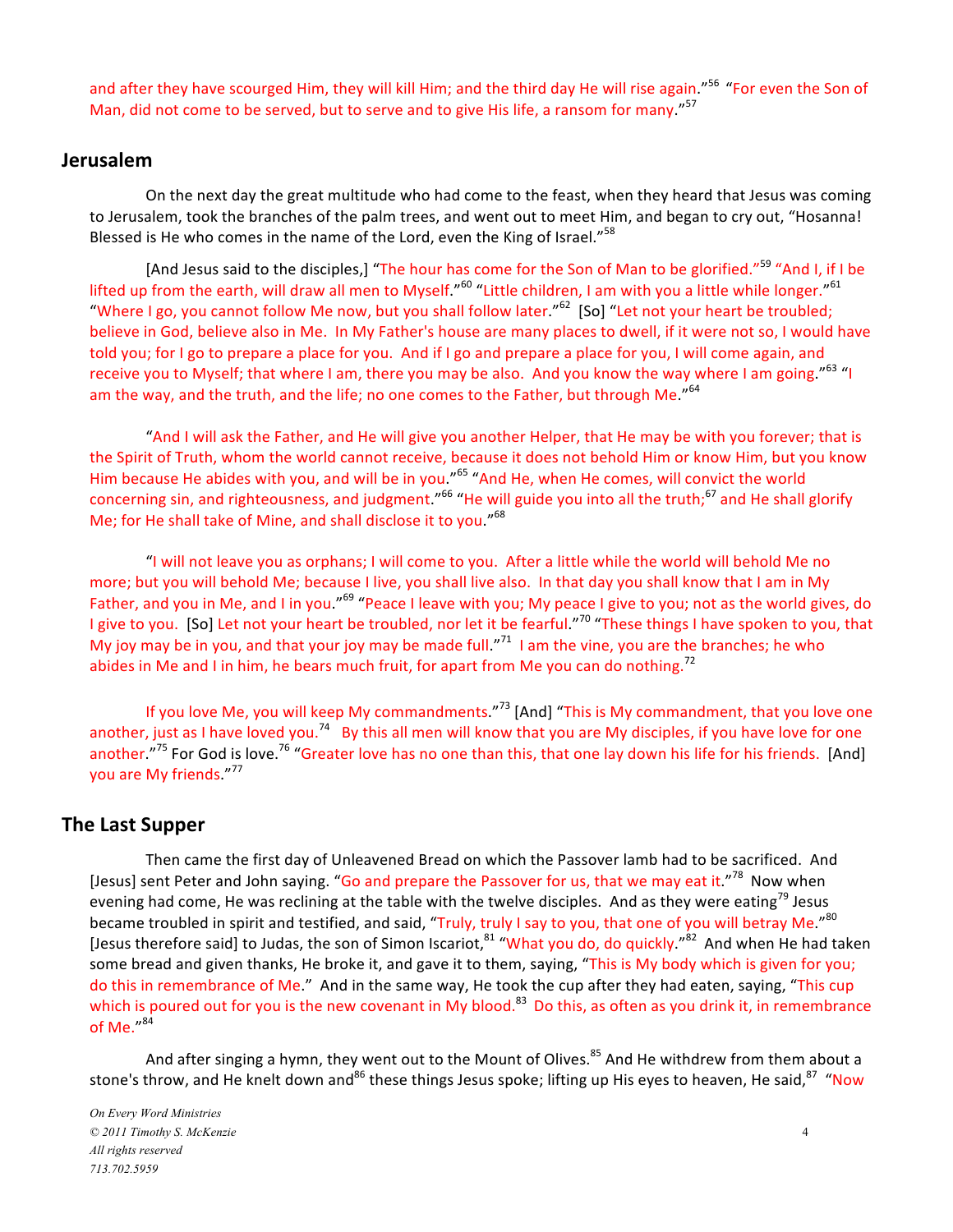My soul has become troubled; and what shall I say, 'Father, save Me from this hour?' But for this purpose I came to this hour."<sup>88</sup> "Father, if You are willing, remove this cup from Me; yet not My will, but Yours be done."<sup>89</sup> "Father, the hour has come; glorify Your Son, that Your Son may glorify You, even as You gave Him authority over all mankind, that to all whom You have given Him, He may give eternal life. This is eternal life that they may know You, the only true God, and Jesus Christ whom You have sent. I glorified You on the earth, having accomplished the work which You have given Me to do. Now, Father, glorify Me together with Yourself, with the glory which I had with You before the world was."<sup>90</sup>

#### **The Arrest**

Judas then, having received the Roman cohort, and officers from the chief priests and the Pharisees, came there with lanterns and torches and weapons. Jesus therefore, knowing all the things that were coming upon Him, went forth and said to them, "Whom do you seek?" They answered Him, "Jesus the Nazarene." He said to them, "I am He."<sup>91</sup>

And those who had seized Jesus led Him away to Caiaphas, the high priest, where the scribes and the elders were gathered together.<sup>92</sup> Now the chief priests and the whole Council kept trying to obtain false testimony against Jesus in order that they might put Him to death; and they did not find any, even though many false witnesses came forward.<sup>93</sup> And the high priest stood up and said to Him, "Do You make no answer? What is it that these men are testifying against You?" But Jesus kept silent. And the high priest said to Him, "I adjure You by the living God, that You tell us whether You are the Christ, the Son of God." Jesus said to him, "You have said it yourself." Then the high priest tore his robes saying, "He has blasphemed! What do you think?" They answered and said, "He is deserving of death.<sup>94</sup>

Now when morning had come, all the chief priests and the elders of the people took counsel against Jesus to put Him to death; and they bound Him, and led Him away, and delivered Him up to Pilate the governor.<sup>95</sup> Now Jesus stood before the governor, and the governor questioned Him, saying, "Are You the King of the Jews?" And Jesus said to him, "It is as you say."<sup>96</sup> Then Pilate said to Him, "Do You not hear how many things they testify against You?" And Jesus did not answer him with regard to even a single charge, so that the governor was quite amazed. Now at the feast the governor was accustomed to release for the multitude any one prisoner whom they wanted. And at that time they were holding a notorious prisoner called Barabbas. When they were therefore gathered together, Pilate said to them, "[Well], whom shall I release for you? Barabbas, or Jesus who is called Christ?"<sup>97</sup> And they said, "Barabbas."<sup>98</sup> [So] Pilate said to them, "Then what shall I do with Jesus who is called Christ?"<sup>99</sup> "I find no guilt in Him."<sup>100</sup> And they all said, "Let Him be crucified!"<sup>101</sup> [So] he released Barabbas for them; but after having Jesus scourged, he delivered Him to be crucified.

#### **The Cross of Christ**

And they stripped Him, and put a scarlet robe on Him. And after weaving a crown of thorns, they put it on His head, and a reed in His right hand; and they knelt down before Him and mocked Him saying, "Hail, King of the Jews!" And they spat on Him, and took the reed and began to beat Him on the head. And after they had mocked Him, they took His robe off and put His garments on Him, and led Him away to crucify Him.<sup>102</sup>

He was oppressed and He was afflicted. Yet He did not open His mouth. Like a lamb that is led to slaughter. And like a sheep that is silent before its shearers. So He did not open His mouth.<sup>103</sup> They took Jesus therefore and He went out, bearing His own cross, to the place called the Place of a Skull, which is called in Hebrew, Golgotha. There they crucified Him and with Him two other men, one on either side, and Jesus in between.<sup>104</sup> "And as Moses lifted up the serpent in the wilderness, even so must the Son of Man be lifted up; that whoever believes may in Him have eternal life. For God so loved the world, that He gave His only begotten

*On Every Word Ministries © 2011 Timothy S. McKenzie* 5 *All rights reserved 713.702.5959*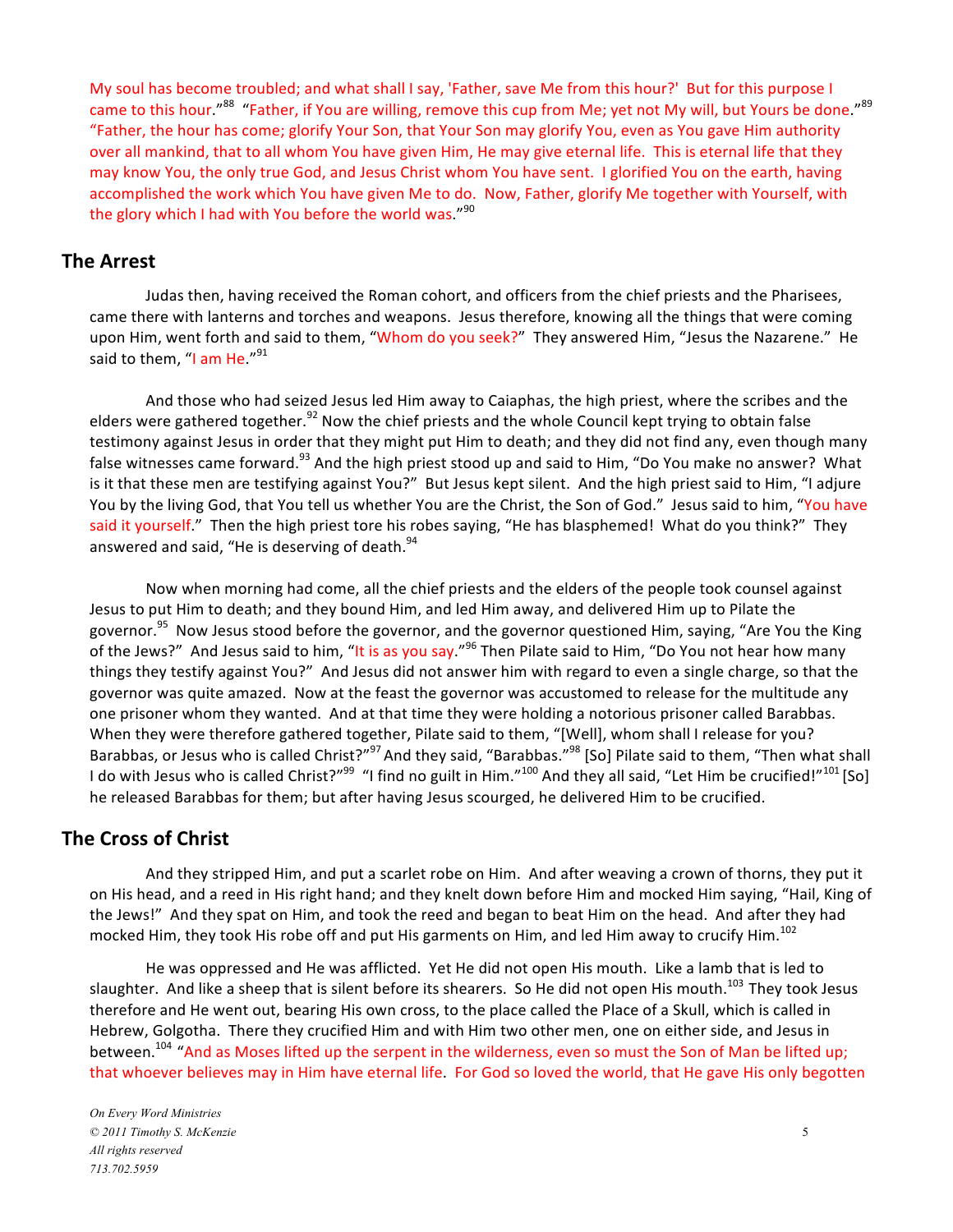Son, that whoever believes in Him should not perish, but have eternal life. For God did not send the Son into the world to judge the world, but that the world should be saved through Him."<sup>105</sup>

But Jesus was saying, "Father, forgive them; for they do not know what they are doing."<sup>106</sup> And one of the criminals who were hanged there was hurling abuse at Him. But the other answered, rebuked him and said,<sup>107</sup> "Jesus, remember me when You come in Your kingdom!" And Jesus said to him, "Truly I say to you, today you shall be with Me in Paradise."<sup>108</sup> When Jesus therefore saw His mother, and the disciple whom He" loved standing nearby, He said to His mother, "Woman, behold, your son!" Then He said to the disciple, "Behold, your mother!"<sup>109</sup> Now from the sixth hour darkness fell upon all the land until the ninth hour. And about the ninth hour Jesus cried out with a loud voice, saying, "Eli, Eli, lama sabachthani?", that is, "My God, My God, why have You forsaken Me?"<sup>110</sup>

"I am poured out like water, and all My bones are out of joint. My heart is like wax; it is melted within Me. My strength is dried up like a potsherd, and My tongue cleaves to My jaws; and You lay Me in the dust of death." For dogs have surrounded Me; a band of evildoers has encompassed Me; they pierced My hands and My feet. I can count all My bones. They look, they stare at Me; they divide My garments among them. And for My clothing they cast lots. $"$ <sup>111</sup>

Surely our griefs He Himself bore. And our sorrows He carried; yet we ourselves esteemed Him stricken. Smitten of God, and afflicted. But He was pierced through for our transgressions. He was crushed for our iniquities: The chastening for our well-being fell upon Him. And by His scourging we are healed. All of us like sheep have gone astray. Each of us has turned to his own way; but the Lord has caused the iniquity of us all to fall on  $H$ im. $112$ 

And He Himself bore our sins in His body on the cross, that we might die to sin and live to righteousness.<sup>113</sup> For God made Him who knew no sin to be sin on our behalf, that we might become the righteousness of God in Him.<sup>114</sup> [And] Jesus, who, although He existed in the form of God, did not regard equality with God a thing to be grasped, but emptied Himself, taking the form of a bond-servant, and being made in the likeness of men. And being found in appearance as a man, He humbled Himself by becoming obedient to the point of death, even death on a cross.<sup>115</sup>

And Jesus, knowing that all things had already been accomplished, in order that the Scripture might be fulfilled said, "I thirst."<sup>116</sup> When Jesus therefore had received the sour wine, He said, "It is finished!"<sup>117</sup> And the sun being obscured<sup>118</sup> and the veil of the temple was torn in two and the earth shook and the rocks were split.<sup>119</sup> And Jesus, crying out with a loud voice, said, "Father, into Your hands I commit My spirit!" And having said this, He breathed His last, $120$  bowed His head, and gave up His spirit. $121$ 

#### He is not here!

Now in the place where He was crucified there was a garden; and in the garden a new tomb, in which no one had yet been laid. Therefore on account of the Jewish day of preparation, because the tomb was nearby, they laid Jesus there. $122$ 

But on the first day of the week, at early dawn, they came to the tomb.<sup>123</sup> And behold, a severe earthquake had occurred, for an angel of the Lord descended from heaven and came and rolled away the stone and sat upon it.<sup>124</sup> And the angel said to the women, "Do not be afraid; for I know that you are looking for Jesus who has been crucified. He is not here, for He has risen, just as He said. Come see the place where He was lying. And go quickly and tell His disciples that He has risen from the dead; and behold, He is going before you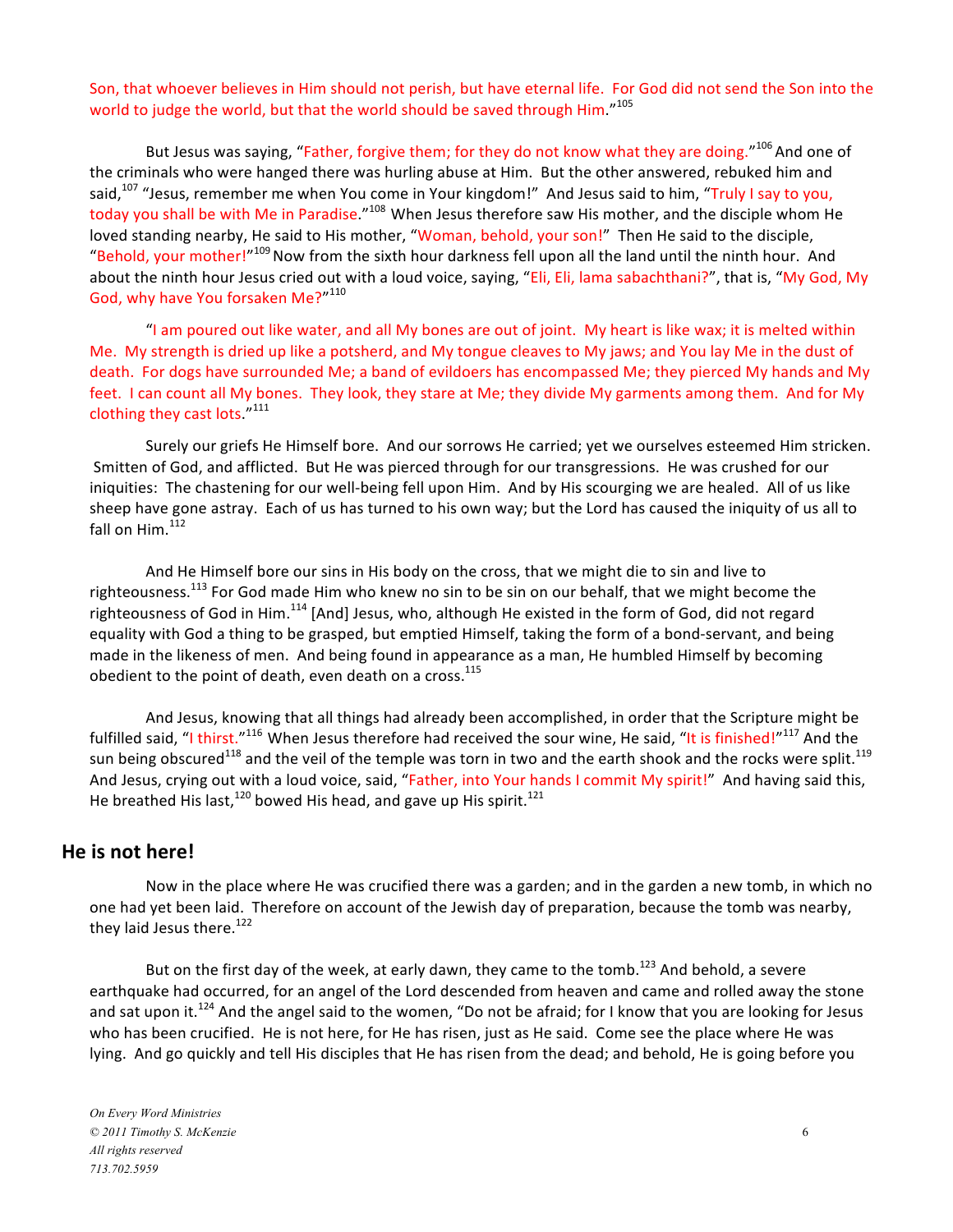into Galilee, there you will see Him; behold, I have told you." And they departed quickly from the tomb with fear and great joy. $125$ 

When therefore it was evening, on that day, the first day of the week, and when the doors were shut where the disciples were, for fear of the Jews, Jesus came and stood in their midst, and said to them, "Peace be with you." And when He had said this, He showed them both His hands and His side. The disciples therefore rejoiced when they saw the Lord.<sup>126</sup> And Jesus said to them, "Because you have seen Me, have you believed?" Blessed are they who did not see, and yet believed."<sup>127</sup> "As the Father has sent Me, I also send you." And when He had said this, He breathed on them, and said to them, "Receive the Holy Spirit."<sup>128</sup>

### **Beholding His Glory**

Later, the eleven disciples proceeded to Galilee, to the mountain Jesus had designated.<sup>129</sup> And Jesus came up and spoke to them, saying, "All authority has been given to Me in heaven and on earth. Go therefore and make disciples of all the nations, baptizing them in the name of the Father and the Son and the Holy Spirit, teaching them to observe all that I commanded you; and lo I am with you always, even to the end of the age."<sup>130</sup> And after He had said these things, He was lifted up while they were looking on, and a cloud received Him out of their sight. $131$ 

Jesus, the author and perfecter of faith, who for the joy set before Him endured the cross, despising the shame, and has sat down at the right hand of the throne of God.<sup>132</sup> Wherefore God also has highly exalted Him, and given Him a name which is above every name: That at the name of Jesus every knee should bow, of things in heaven, and things in earth, and things under the earth. And that every tongue should confess that Jesus Christ is Lord, to the glory of God the Father.<sup>133</sup> [For] worthy is the Lamb that was slain to receive power and riches and wisdom and might and honor and glory and blessing.<sup>134</sup>

[Jesus is saying,] "Do not be afraid; I am the first and the last, and the living One; and I was dead, and behold, I am alive forevermore, and I have the keys of death and of Hades."<sup>135</sup> "And I go to prepare a place for you. And if I go and prepare a place for you, I will come again, and receive you to Myself; that where I am, there you may be also."<sup>136</sup>

"Behold, I stand at the door and knock; if anyone hears My voice and opens the door I will come in to him and will dine with him, and he with Me.<sup>137</sup> Therefore be on the alert, for you do not know which day your Lord is coming."<sup>138</sup> For the Lord Himself will descend from heaven with a shout, with the voice of the archangel, and with the trumpet of God<sup>139</sup>: And on His robe and on His thigh He has a name written "KING OF KINGS, AND LORD OF LORDS."140

And then the Lord will be King over all the earth; in that day the Lord will be the only one and His name the only one.<sup>141</sup> [And] there will be no end to the increase of His government or of peace. On the throne of David and over his kingdom, to establish it and to uphold it with justice and righteousness from then on and forevermore.<sup>142</sup> And we shall see His face,<sup>143</sup> and He shall wipe away every tear from our eyes; and there shall no longer be any death; there shall no longer be any mourning, or crying, or pain; the first things have passed away. And He who sits on the throne will say, "Behold, I am making all things new.<sup>144</sup> I will give to the one who thirsts from the spring of the water of life without cost. He who overcomes shall inherit these things, and I will be his God and he will be My son."<sup>145</sup>

*On Every Word Ministries © 2011 Timothy S. McKenzie* 7 *All rights reserved 713.702.5959*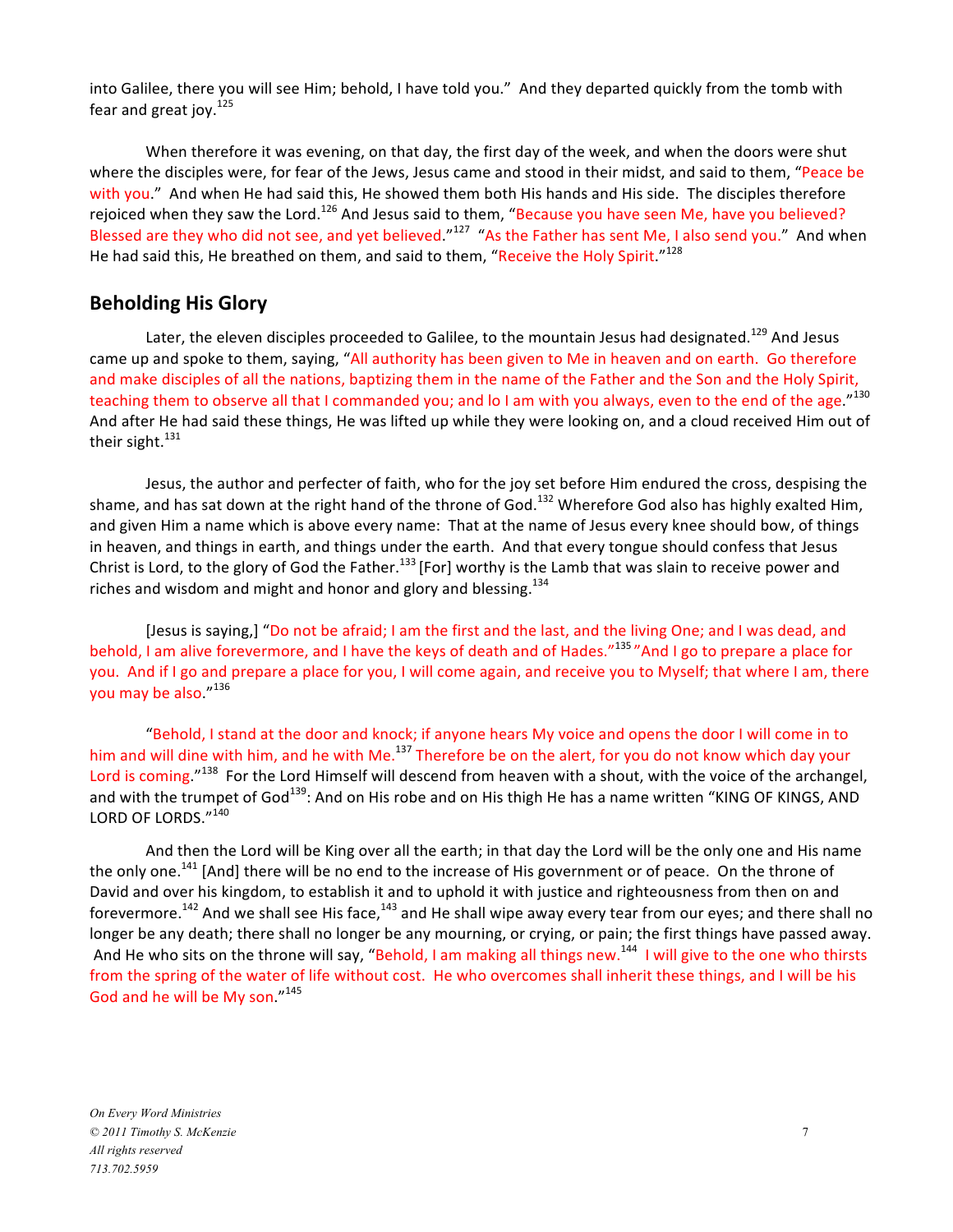# Benediction/Invitation

Blessed be the God and Father of our Lord Jesus Christ, who according to His great mercy has caused us to be born again to a living hope through the resurrection of Jesus Christ from the dead, to obtain an inheritance which is imperishable and undefiled and will not fade away, reserved in heaven for you, who are protected by the power of God through faith for a salvation ready to be revealed in the last time. <sup>146</sup>

Great is the mystery of godliness: He who was revealed in the flesh, was vindicated in the Spirit, seen by angels, proclaimed among the nations, believed on in the world, [and] taken up in glory.<sup>147</sup> Thanks be to God for His indescribable gift! $148$ 

[For He] saved us and called us with a holy calling, not according to our works, but according to His own purpose and grace which was granted us in Christ Jesus from all eternity, but now has been revealed by the appearing of our Savior Christ Jesus, who abolished death and brought life and immortality to light through the gospel.<sup>149</sup>

"O death, where is your victory? O death, where is your sting?" Thanks be to God, who gives us the victory through our Lord Jesus Christ.<sup>150</sup>

[Oh] that Christ [would] dwell in your hearts through faith; and that you, being rooted and grounded in love, may be able to comprehend with all the saints what is the breadth and length and height and depth, and to know the love of Christ which surpasses knowledge, that you may be filled up to all the fullness of God.<sup>151</sup>

He who testifies to these things says, "Yes, I am coming quickly."<sup>152</sup> [And] while we wait for the blessed hope—the glorious appearing of our great God and Savior,  $^{153}$  [we say,] "Come, Lord Jesus."<sup>154</sup>

And there are also many other things which Jesus did, which if they were written in detail, I suppose that even the world itself would not contain the books which were written;<sup>155</sup> but these have been written that you may believe that Jesus is the Christ, the Son of God; and that believing you may have life in His name.<sup>156</sup>

Now the God of peace, who brought up from the dead the great Shepherd of the sheep through the blood of the eternal covenant, even Jesus our Lord, equip you in every good thing to do His will, working in us that which is pleasing in His sight, through Jesus Christ, to whom be the glory forever and ever.<sup>157</sup>

The grace of our Lord Jesus Christ be with you all. Amen.<sup>158</sup>